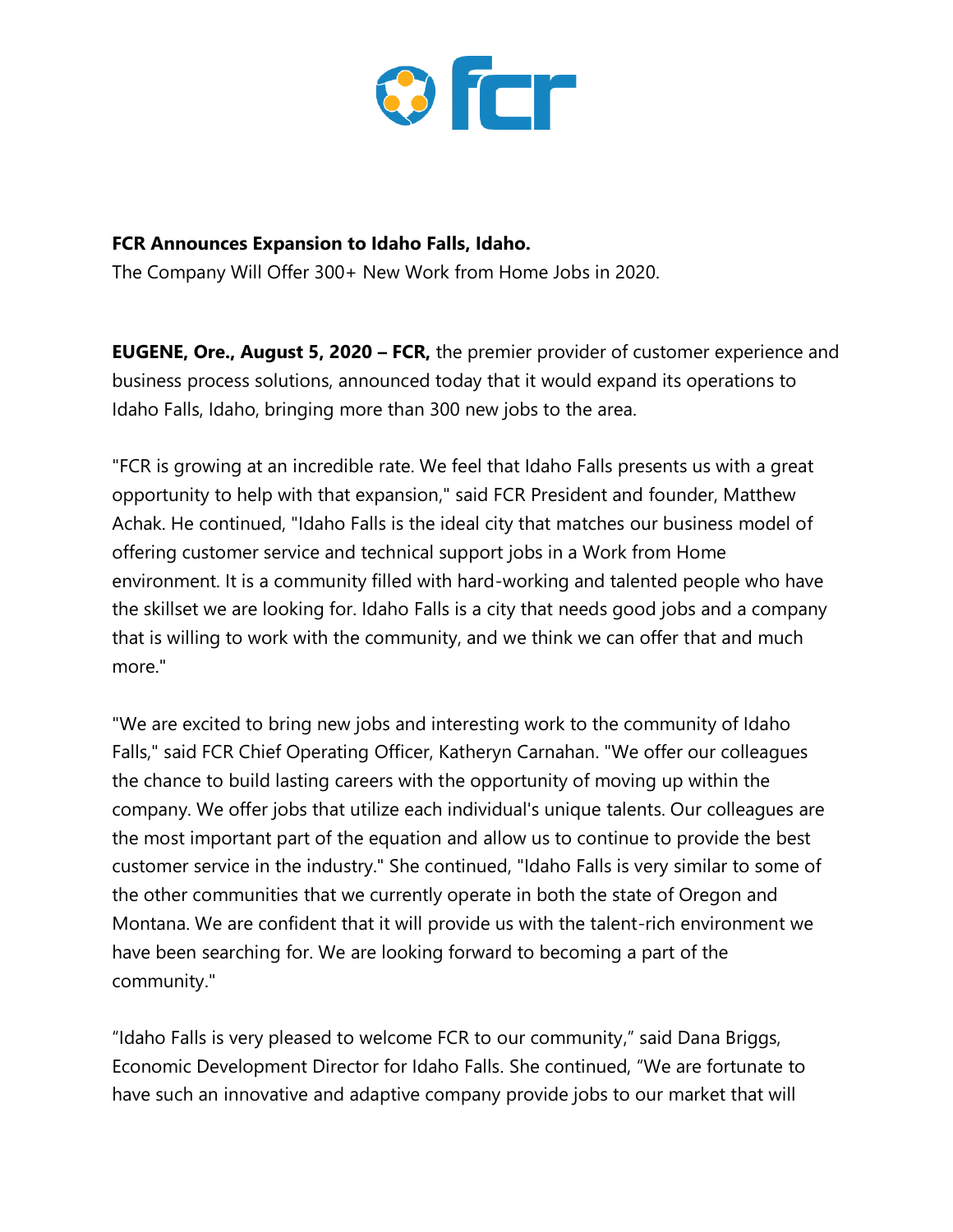

offer flexible opportunities to those seeking employment. We look forward to supporting FCR in their efforts and thank them for the contribution to our local economy and workforce."

"REDI would like to welcome FCR to Idaho Falls and Eastern Idaho," said Teresa McKnight, CEO of the Regional Economic Development for Eastern Idaho. She continued, "During our discussions with FCR to locate to Eastern Idaho, we were extremely impressed by the innovative vision of the company's leadership. They are truly a cutting-edge company that will provide a great work environment for the workforce in Eastern Idaho. We want to extend our sincere appreciation to FCR for their decision to locate to Eastern Idaho and be a partner in building Eastern Idaho's economy."

As the country tackles the Coronavirus pandemic challenges, FCR has been able to pivot to a Work from Home business model, preserving every job during a challenging economic period. FCR will immediately offer Work from Home positions for more than 300 Customer Service Representative positions in the Idaho Falls area. The new jobs include leadership positions in addition to the entry-level positions. The company is currently recruiting to support two of its largest clients who are expanding their business.

## **About FCR**

Headquartered in Eugene, Oregon, with domestic customer experience centers across the U.S. and international locations in Mexico and Poland, FCR has built a new class of high-quality customer experience and business process outsourcing solutions. The company provides a wide range of omnichannel customer experience and business process solutions to various industries. FCR serves clients in industries that include high tech, startups, e-commerce, gaming, healthcare, retail, travel and hospitality, and many other sectors of the digitally-enabled economy. Founded in 2005, FCR (First Call Resolution, LLC) currently supports more than 80 clients and employs more than 2,000 colleagues across nine customer experience centers in the United States. FCR is changing the face of the CX industry, one call, email, instant message, text, and video conference at a time. To learn more about the company, visit [www.gofcr.com](http://www.gofcr.com/) for further information.